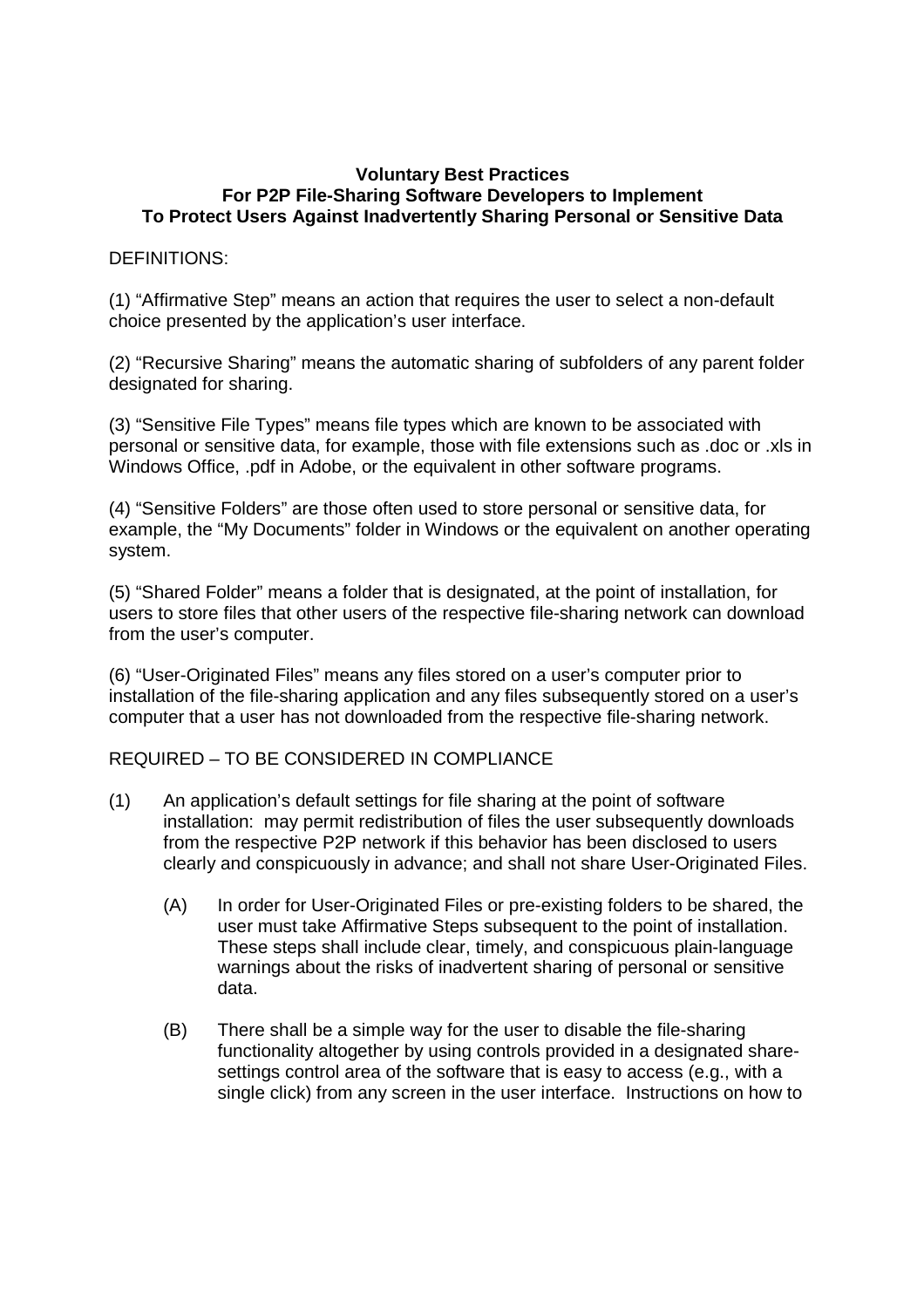disable the file-sharing functionality shall be clear, timely, and conspicuous.

- (2) There shall be a simple way for the user to stop sharing any folder, subfolder, or file that is being shared by using controls provided in a designated share-settings control area of the software that is easy to access (e.g., with a single click) from any screen in the user interface. Instructions on how to stop the sharing of any folder, subfolder, or file shall be clear, timely, and conspicuous.
- (3) The Shared Folder shall not contain any User-Originated Files at the point of initial installation of the P2P software. The user must place User-Originated Files and pre-existing folders in the Shared Folder individually. The user must take Affirmative Steps to share additional folders.
	- (A) Recursive Sharing shall be disabled by default and may be enabled only after the user takes Affirmative Steps.
	- (B) The user must have clear and precise options to control Recursive Sharing if a user enables it. All subfolders that are going to be shared should be conspicuously noted, for the user to review and confirm.
- (4) For User-Originated Files that are made available for distribution by taking the Affirmative Steps outlined above, additional protection shall be provided against known instances of potentially-harmful user error.
	- (A) To share the entire contents of a Sensitive Folder, the user must take Affirmative Steps and be given clear, timely, and conspicuous warnings that the selected folder may contain sensitive or personal files.
	- (B) Any attempt to share a complete drive (e.g., the "C" or "D" drive, a network drive, or external drive) or a user-specific system folder (e.g., a "Documents and Settings" folder in Windows) must be prevented.
- (5) When the default setting for file sharing has been changed by the user to permit distribution of User-Originated Files in accordance with the foregoing requirements, files with Sensitive File Types shall not be permitted to be distributed via the P2P network.
	- (A) The user must take Affirmative Steps to change the default settings to enable sharing of files with Sensitive File Types.
	- (B) There shall be a simple way for the user to stop sharing files with Sensitive File Types by using controls provided in a designated sharesettings control area of the software that is easy to access (e.g., with a single click) from any screen in the user interface. Instructions on how to stop sharing Sensitive File Types shall be clear, timely and conspicuous.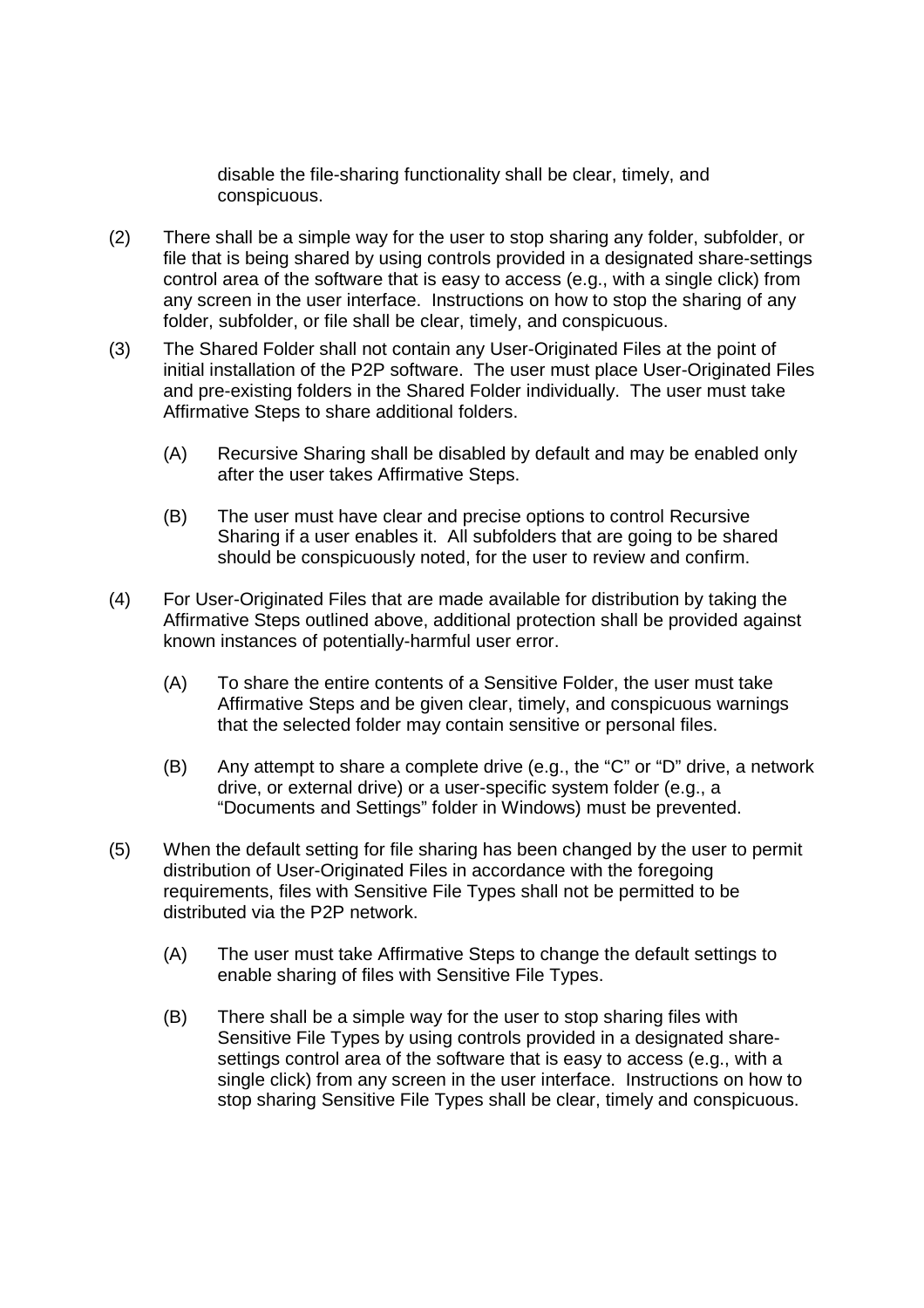- (6) The user shall be presented with a clear and conspicuous communications (e.g., on all screens) specifying the number of files being shared. The user shall be shown a prominent warning when a large number of files or folders are shared.
	- (A) If a large number of files is shared (e.g., greater than 500), a warning shall be shown to the user. This warning shall contain options to reduce the number of shared files.
	- (B) If a large number of subfolders is shared (e.g., greater than 4), a warning shall be shown to the user. This warning shall contain options to reduce the number of shared folders.
- (7) Developers shall also implement the following principles:
	- (A) Disabling of file-sharing features, including but not limited to those outlined above, shall be simple to do and explained in plain language, with consistent terminology (i.e., terms such as "Default Setting," "File Extension," "Recursive Sharing," and "Shared Folder" shall always have the same meaning whenever used in communications from the P2P filesharing software provider).
	- (B) Complete uninstallation of the P2P file-sharing software also shall be simple to do and explained in plain language (e.g., by using the standard "Add/Remove Program" functionality on Windows or its equivalent on other operating systems).
	- (C) P2P file-sharing software developers shall make best efforts to ensure that as many users of their applications as possible upgrade to the new versions of their software, which contain the features outlined above, as soon as they are commercially available (i.e., after successfully completing beta testing). Previously-chosen sharing selections should be reconfirmed by the user upon installation of the new version of the software. In the reconfirmation process, users shall be warned, consistent with the foregoing requirements, before Sensitive Folders are shared and users must take Affirmative Steps to continue sharing Sensitive Folders and their subfolders. By default, Sensitive File Types shall not be permitted to be distributed via the P2P network.
	- (D) When the user subsequently chooses to upgrade to a different or newer version of the P2P file-sharing software, or to reinstall the same version of the software, either (a) if the software upgrade or reinstallation does not materially affect other user-controllable settings (including aspects of the user-interface and share settings addressed in this document), then it shall not change the file-sharing settings previously chosen by the user; or (b) if the software upgrade or reinstallation does materially change or require user-controllable settings to be reset, then it shall require file-